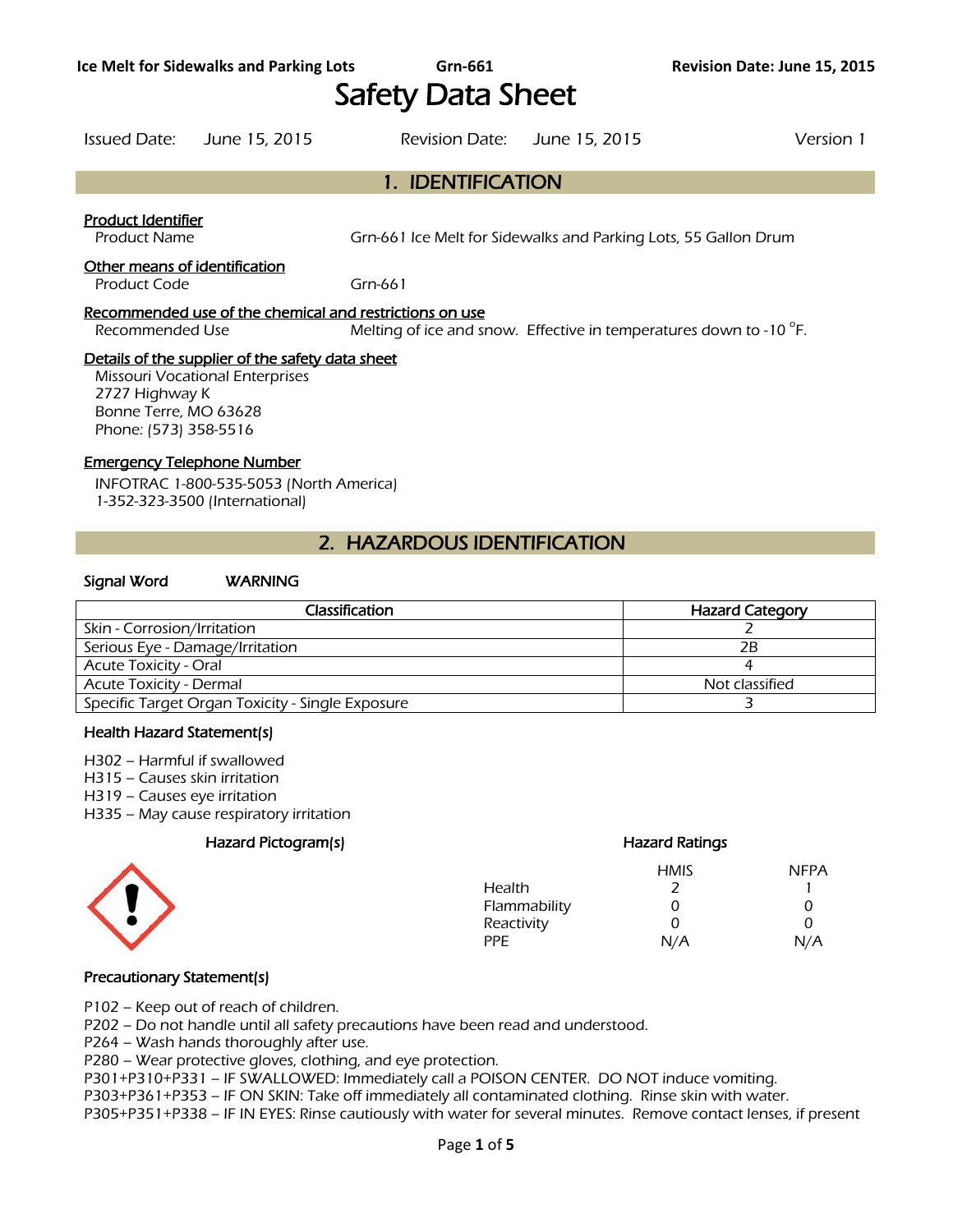## **Ice Melt for Sidewalks and Parking Lots Grn-661 Grn-661 Revision Date: June 15, 2015**

and easy to do. Continue rinsing. P501 – Dispose of contents and/or container in accordance with local, regional, national or international regulations.

## Potential Health Effects

| <b>Skin Contact</b> | May cause irritation.              |
|---------------------|------------------------------------|
| Eye Contact         | May cause severe irritation.       |
| Inhalation          | Not an expected route of exposure. |
| Ingestion           | May cause stomach pain.            |

# 3. COMPOSITION/INFORMATION ON INGREDIENT

| <b>Chemical Name/Pure Substance</b> | CAS#           | Weight-% |
|-------------------------------------|----------------|----------|
| Calcium Chloride                    | 10043-52-4     | 25-30    |
| Urea Industrial Grade               | $57-13-6$      | 3-6      |
| Magnesium Chloride                  | 7791-18-6      | 1-5      |
| Triethanolamine                     | $102 - 71 - 6$ | $0 - 2$  |

\*\*If Chemical Name/CAS No is "proprietary" and/or Weight-% is listed as a range, the specific chemical identity and/or percentage of composition has been withheld as a trade secret.

# 4. FIRST-AID MEASURES

| <b>General Advice</b> | If you feel unwell, seek medical advice (show label where possible).                                                         |
|-----------------------|------------------------------------------------------------------------------------------------------------------------------|
| Eye Contact           | Immediately flush eyes with water continuously for at least 15 minutes getting under the<br>upper and lower eyelids as well. |
| <b>Skin Contact</b>   | Flush with water or shower.                                                                                                  |
| Inhalation            | Remove to fresh air. If symptoms persist get medical advice/attention.                                                       |
| Ingestion             | Do NOT induce vomiting. Give large amounts of water and transport to medical facility.                                       |

## Most important symptoms and effects

Eye and skin irritation. Continued contact with the eyes or skin could cause more serious symptoms to occur, such as, severe skin and eye burns and damage.

# 5. FIRE-FIGHTING MEASURES

## Extinguishing Media

Suitable Extinguishing Media: This material does not burn. Use media suitable to the surrounding fire. Unsuitable Extinguishing Media: This material does not burn. Use media suitable to the surrounding fire.

# Specific Hazards Arising from the Chemical

This material does not burn.

# Protective equipment and precautions for firefighters

As in any fire, wear self-contained breathing apparatus and full protective fire fighting gear.

# 6. ACCIDENTAL RELEASE MEASURES

## Personal precautions, protective equipment and emergency procedures

| Personal precautions             | Isolate the area. Avoid contact with skin and eyes. Wash exposed body<br>areas thoroughly after handling. |  |
|----------------------------------|-----------------------------------------------------------------------------------------------------------|--|
| <b>Environmental precautions</b> | Not expected to be harmful to the environment.                                                            |  |

Page **2** of **5**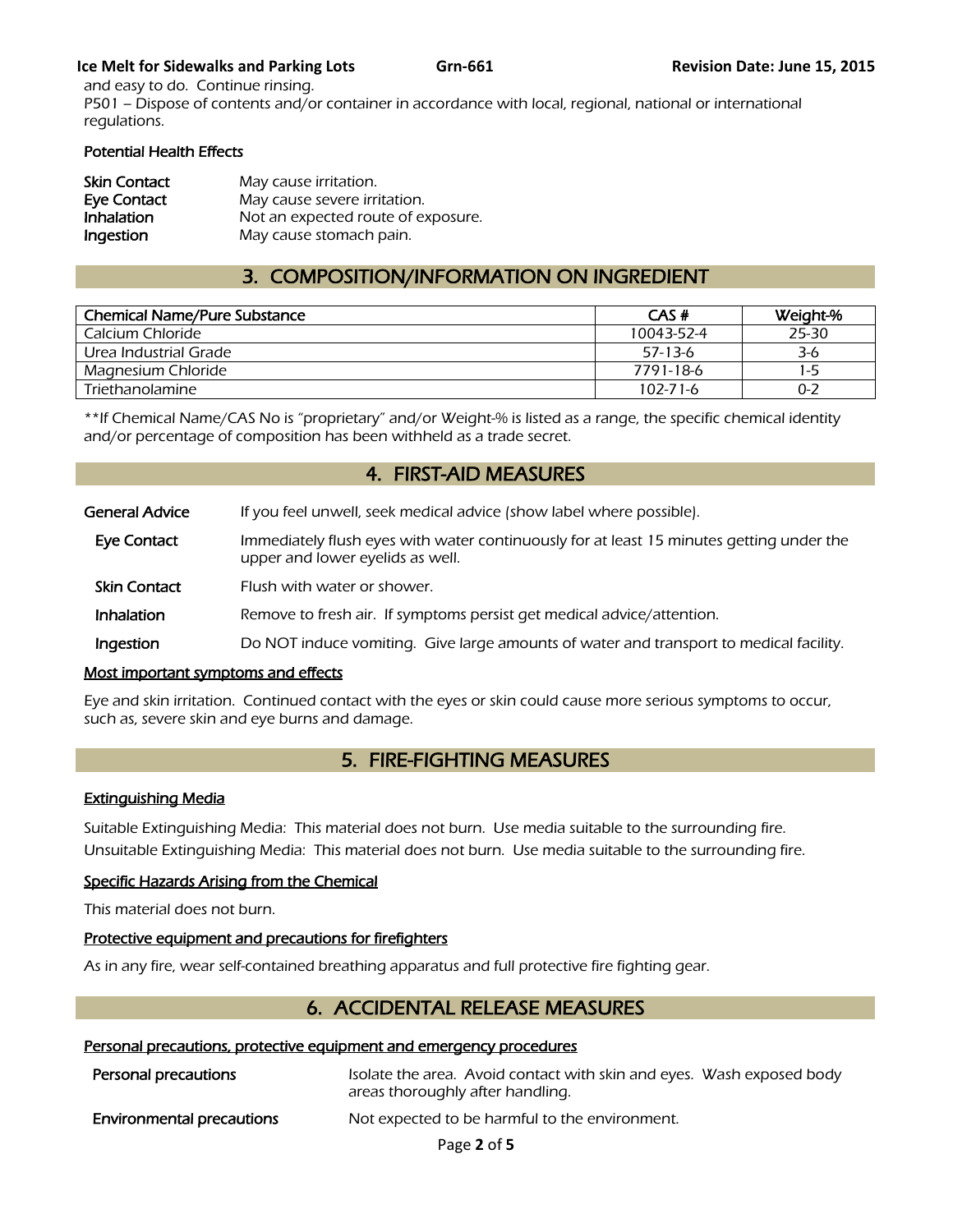# Methods and material for containment and clean up

| <b>Methods for Containment</b> | Stop the flow of material if safe to do so. Dike the spilled area where<br>possible.                                                                                      |
|--------------------------------|---------------------------------------------------------------------------------------------------------------------------------------------------------------------------|
| Methods for Clean up           | Absorb spill with materials such as sand, earth, or vermiculite. Collect<br>material in a suitable and properly labeled container. Flush residue with<br>plenty of water. |

# 7. HANDLING AND STORAGE

# Precautions for safe handling

As with all chemicals, good industrial hygiene should be followed when handling this product. Appropriate gloves and safety glasses/goggles. Wash thoroughly after handling. Wash hands before breaks, eating, drinking, or smoking.

## Conditions for safe storage, including any incompatibilities

Store container tightly closed and in a cool, dry area away from direct sunlight and moisture.

# 8. EXPOSURE CONTROLS/PERSONAL PROTECTION

| Appropriate engineering controls      |                                                                                                        |
|---------------------------------------|--------------------------------------------------------------------------------------------------------|
| <b>Engineering Controls</b>           | Use only in well-ventilated areas.                                                                     |
|                                       | Individual protection measures, such as personal protective equipment                                  |
| Eye/Face Protection                   | Wear safety glasses with side shields or chemical goggles.                                             |
| Skin and Body Protection              | Wear clean, body-covering clothing.                                                                    |
| <b>Respiratory Protection</b>         | Not required under normal use conditions.                                                              |
| <b>General Hygiene Considerations</b> | Wear appropriate clothing to quard against splashing. Maintain an eyewash<br>station in the work area. |

# 9. PHYSICAL AND CHEMICAL PROPERTIES

## **Appearance**

| <b>Physical State</b><br>Color                                     | Liquid<br>Clear Amber                         | Odor<br><b>Odor Threshold</b> | Not Determined<br>Not Determined |
|--------------------------------------------------------------------|-----------------------------------------------|-------------------------------|----------------------------------|
| <b>Property</b>                                                    | <b>Values</b>                                 | <b>Remarks - Method</b>       |                                  |
| рH                                                                 | Not available                                 |                               |                                  |
| Melting Point/Freezing Point<br><b>Boiling Point/Boiling Range</b> | 252 °F (122 °C)                               |                               |                                  |
| <b>Flash Point</b>                                                 | Not available                                 |                               |                                  |
| <b>Evaporation Rate</b>                                            | Not available                                 |                               |                                  |
| Flammability (Solid, Gas)                                          | Not available                                 |                               |                                  |
| <b>Upper Flammability Limits</b>                                   | Not available                                 |                               |                                  |
| <b>Lower Flammability Limits</b>                                   | Not available                                 |                               |                                  |
| <b>Vapor Pressure</b>                                              | 7-15 mmHg @ 77 $^{\circ}$ F (25 $^{\circ}$ C) |                               |                                  |
| <b>Vapor Density</b>                                               | Not available                                 |                               |                                  |
| <b>Specific Gravity</b>                                            | 1.334                                         |                               |                                  |
| <b>Water Solubility</b>                                            | Complete                                      |                               |                                  |
| Solubility in other solvents                                       | Not available                                 |                               |                                  |
| <b>Partition Coefficient</b>                                       | Not available                                 |                               |                                  |
| <b>Auto-ignition Temperature</b>                                   | Not available                                 |                               |                                  |
| <b>Decomposition Temperature</b>                                   | Not available                                 |                               |                                  |
| <b>Viscosity</b>                                                   | Not available                                 |                               |                                  |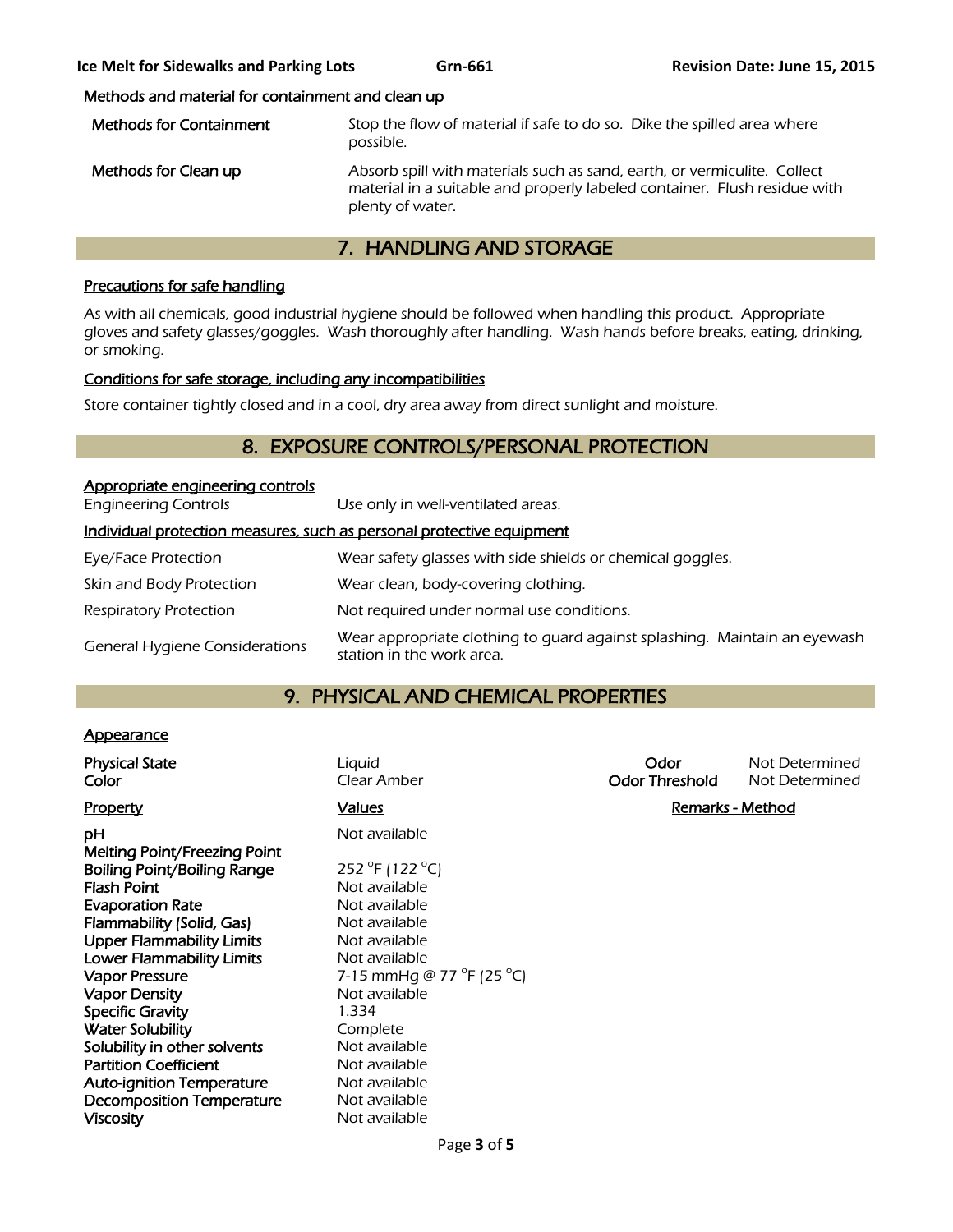# 10. STABILITY AND REACTIVITY

| Reactivity                                        | Not reactive under normal use and conditions.    |
|---------------------------------------------------|--------------------------------------------------|
| <b>Chemical Stability</b>                         | Stable under normal conditions.                  |
| <b>Conditions to Avoid</b>                        | Temperatures above 350 °F                        |
| Incompatible materials                            | Aluminum, yellow brass, sulfuric acid, and zinc. |
| <b>Hazardous Decomposition</b><br><b>Products</b> | Will not decompose.                              |
| <b>Hazardous Polymerization</b>                   | Not available.                                   |

# 11. TOXICOLOGICAL INFORMATION

| Information on likely routes of exposure |                                                                             |  |
|------------------------------------------|-----------------------------------------------------------------------------|--|
| Eye contact                              | May cause irritation and possibly damage.                                   |  |
| Skin contact                             | May cause irritation. Long term exposure could lead to skin burns.          |  |
| Ingestion                                | May result in gastrointestinal pain and damage.                             |  |
| Inhalation                               | Not a likely route of exposure.                                             |  |
| Symptoms related to the physical,        | Swelling, pain, or redness in and around the eyes. Irritated and possibly   |  |
| chemical, and toxicological              | redness on the skin which could lead to burns. Pain in the gastrointestinal |  |
| characteristics                          | area.                                                                       |  |
| Carcinogenicity                          | Not classified as a human carcinogen.                                       |  |
| Reproductive toxicity                    | Not available.                                                              |  |
| <b>Toxicological information</b>         | Not available.                                                              |  |

# 12. ECOLOGICAL INFORMATION

| Ectotoxicity                  | Acute amounts are non-toxic to aquatic life. Large amounts or spills could be<br>harmful to aquatic life. |
|-------------------------------|-----------------------------------------------------------------------------------------------------------|
| Persistence and degradability | The material is inorganic and not subject to biodegradation.                                              |
| Bioaccumulative potential     | Not expected to accumulate in living organisms.                                                           |
| Other adverse effects         | Not available.                                                                                            |

# 13. DISPOSAL CONSIDERATIONS

| <b>Disposal Instructions</b>             | Dispose of in accordance with local, state, and federal regulations. Do not<br>dump into any sewers, on the ground, or into any body of water. |
|------------------------------------------|------------------------------------------------------------------------------------------------------------------------------------------------|
| Hazardous Waste Code                     | Not available.                                                                                                                                 |
| Waste from residues / unused<br>products | Dispose of to an approved waste management site in accordance with local,<br>state, and federal regulations.                                   |
| <b>Contaminated Packaging</b>            | Dispose of to an approved waste management site in accordance with local,<br>state, and federal regulations.                                   |

# 14. TRANSPORT INFORMATION

Note Note **Please see current shipping paper for most up to date shipping information**,